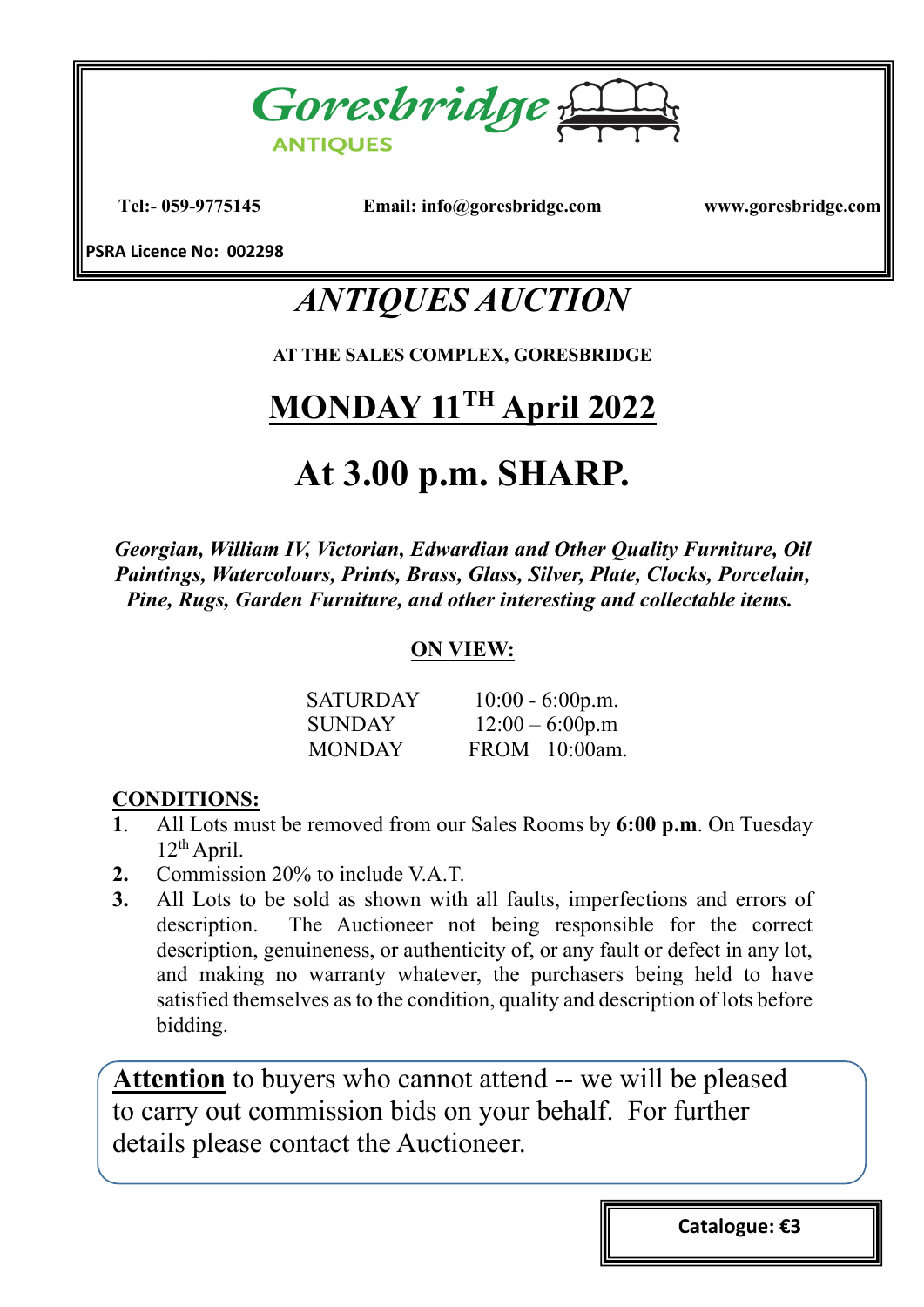| Lot | <b>Description</b>                  | Lot | <b>Description</b>                 |
|-----|-------------------------------------|-----|------------------------------------|
| 1.  | Singer Sewing Machine & Stand       | 51. | Jewellery Box                      |
| 2.  | Ass. Saucepans                      | 52. | Misc. Lot                          |
| 3.  | Carved Wall Shelf                   | 53. | Misc. Cutlery                      |
| 4.  | <b>Walnut Cased Piano</b>           | 54. | Mahog. Occ. Table                  |
| 5.  | 2 Mirrors                           | 55. | Coffee Table                       |
| 6.  | Ass. Frames etc & Box Misc          | 56. | Chandelier & 2 Wall Lights         |
| 7.  | Pine Dresser                        | 57. | Ass. Prints                        |
| 8.  | Vict. Mahog. Linen Press            | 58. | Ass. Mats                          |
| 9.  | <b>Painted Metal Flower Planter</b> | 59. | Ed. Walnut Chaise Longue           |
| 10. | Plant Stand                         | 60. | Carved Occ. Table                  |
| 11. | Large Saucepan                      | 61. | Oak Wall Clock                     |
| 12. | Folding Table & Nest                | 62. | Pr. Ed. Walnut Armchairs           |
| 13. | <b>Painted Towel Rail</b>           | 63. | Ass. Books                         |
| 14. | Foot Scrapper                       | 64. | Copper Warmer. Labeled Alan Boyd & |
| 15. | Earthenware Jar                     |     | Son 105 New Bond St London         |
| 16. | <b>Brass Preserving Pan</b>         | 65. | 2 Sewing Machines                  |
| 17. | Pr. Mahog. Lockers                  | 66. | Vict. Mahog. Side Table            |
| 18. | 2 Bellows & Brass Planter           | 67. | <b>Set Saucepans</b>               |
| 19. | The Real Boss Mugs                  | 68. | Silver Plated Tray & Bowl          |
| 20. | Mahog. Occ. Table                   | 69. | Mahog. Stool                       |
| 21. | Ass. Pottery                        | 70. | Stool                              |
| 22. | Folding Occ. Chair                  | 71. | Mahog. Canterbury                  |
| 23. | Ass. Brass Taps                     | 72. | Ass. Cookery Books                 |
| 24. | 4 Dishes                            | 73. | Oak Side Table                     |
| 25. | Wicker Basket                       | 74. | Pine Occ. Table                    |
| 26. | Scales & Weights                    | 75. | Pine Chest of Drawers              |
| 27. | Ass. Copper                         | 76. | Childs Rocking Chair               |
| 28. | Mahog. 2 Dr. Side Table             | 77. | <b>Revolving Bookcase</b>          |
| 29. | <b>Fold Leather Stool</b>           | 78. | Ed. Inlaid Mahog. Chest of Drawers |
| 30. | Pr. Prints                          | 79. | <b>Brass Coal Box etc</b>          |
| 31. | <b>Brass Haimes</b>                 | 80. | Ass. Bottles                       |
| 32. | Violin & Case                       | 81. | Ass. Records                       |
| 33. | Set. 4 Ed. Walnut Chairs            | 82. | 2 Brass Lanterns                   |
| 34. | <b>Boat Oar</b>                     | 83. | 2 Boxes Misc.                      |
| 35. | Set of 3 Stools                     | 84. | Ass. Platters                      |
| 36. | Wine Rack                           | 85. | Misc. Print                        |
| 37. | Miniature Piano                     | 86. | Ass. Glass                         |
| 38. | Mahog. Coffee Table & Occ Table     | 87. | 5 Ass. Stools                      |
| 39. | Inlaid Mahog. Chest                 | 88. | Trunk & Corner Cabinet             |
| 40. | Childs Rocking Chair                | 89. | Misc. Lot                          |
| 41. | <b>Chest of Drawers</b>             | 90. | Ass. Sheet Music                   |
| 42. | Pier Mirror                         | 91. | <b>Dropleaf Table</b>              |
| 43. | Standard Lamp & Shade               | 92. | Misc. Lot                          |
| 44. | Lantern                             | 93. | <b>Envelope Card Table</b>         |
| 45. | Ass. Match Programmes               | 94. | Fish Tank                          |
| 46. | 2 Bags of Golf Balls                | 95. | 2 Blanket Boxes                    |
| 47. | Nest of 3 Tables                    | 96. | Guitar                             |
| 48. | 2 Cased Top Hats                    | 97. | <b>Artist Easel</b>                |
| 49. | Ed. Oak. Ladies Chair               | 98. | Ed. Walnut Rocking Chair           |
| 50. | 6 Earthenware Jars                  | 99. | Oak Windsor Chair                  |
|     |                                     |     |                                    |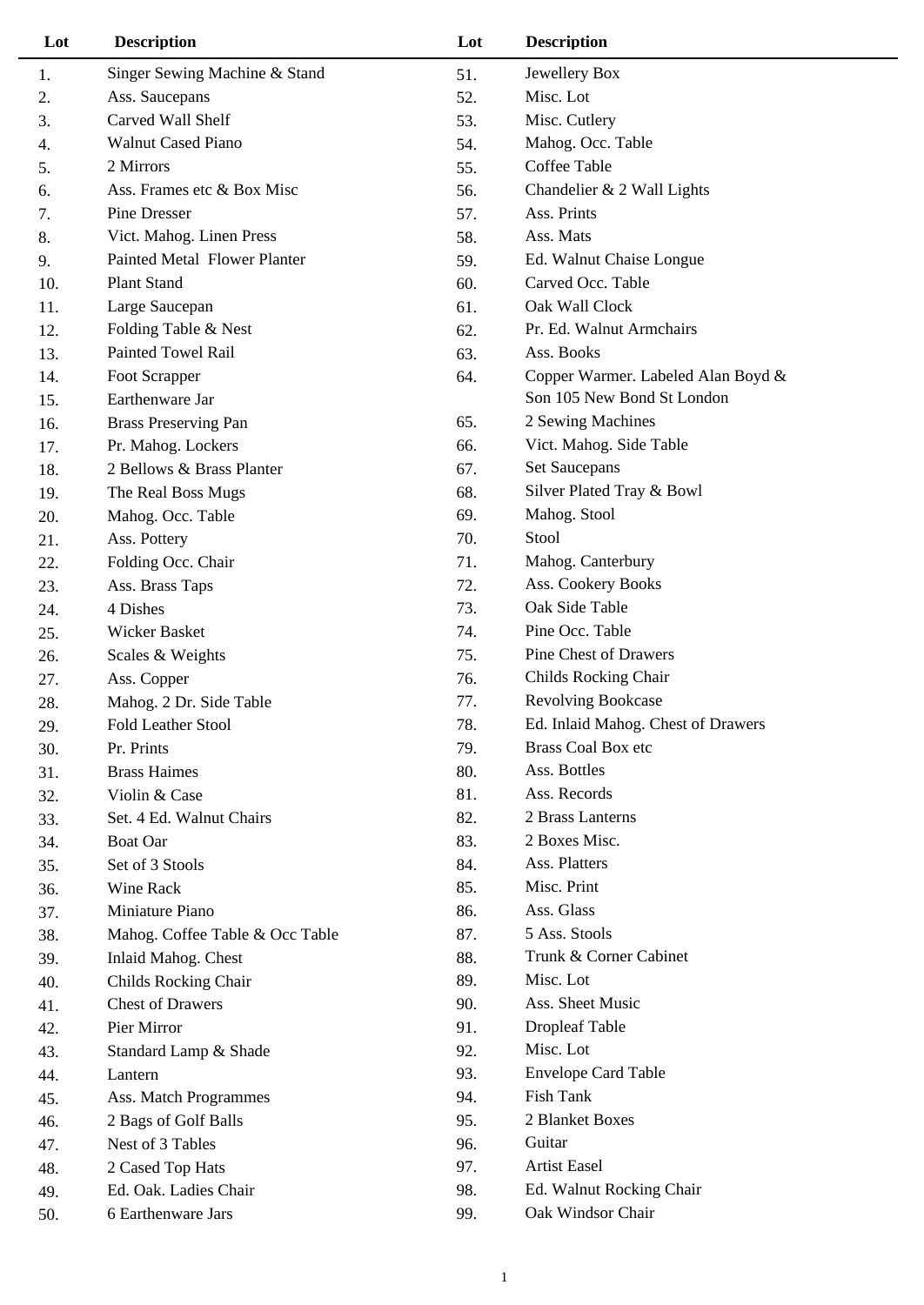| Lot  | <b>Description</b>                       | Lot  | <b>Description</b>                      |
|------|------------------------------------------|------|-----------------------------------------|
| 100. | <b>Box Records</b>                       | 150. | <b>Brass &amp; Copper Saucepans</b>     |
| 101. | <b>Inlaid Mirror</b>                     | 151. | Earthenware Jar                         |
| 102. | Oak Armchair                             | 152. | 4 Adverts                               |
| 103. | Ass. Frames                              | 153. | Pine Dressing Chest                     |
| 104. | 2 Platters                               | 154. | <b>Brass Salter Scales</b>              |
| 105. | <b>Brass Stair Rods</b>                  | 155. | Wicker Picnic Basket                    |
| 106. | Set 3 Stools                             | 156. | Misc. Lot                               |
| 107. | The Proclamation                         | 157. | 2 Filing Cabinets                       |
| 108. | Ed. Walnut Chaise Longue                 | 158. | 3 Firescreens                           |
| 109. | <b>Shooting Stick</b>                    | 159. | 5 Ass. Mirrors                          |
| 110. | Ass. Belleek                             | 160. | Ass. Plates                             |
| 111. | Jug, Bowl etc                            | 161. | Mahog. Bookcase                         |
| 112. | <b>Box Table Lamps</b>                   | 162. | Leather Reclining Armchair & Foot Stool |
| 113. | Study of Church                          | 163. | Reclining Armchair                      |
| 114. | Ed. Mahog. Mirror Back Chiffioner        | 164. | <b>Painted Cane Rocker</b>              |
| 115. | <b>Elephant Seat</b>                     | 165. | 4 Office Chairs                         |
| 116. | <b>Tractor Seat</b>                      | 166. | 3 ft Inlaid Mahog. Bedends & Sides &    |
| 117. | Painted Armchair                         |      | Another                                 |
| 118. | 2 Suitcases & Bin                        | 167. | Chest & Swivel Chair                    |
| 119. | 3 Earthenware Jars                       | 168. | 2 Linen Baskets & 2 Stools              |
| 120. | Phone                                    | 169. | 6 Kitchen Chairs                        |
| 121. | <b>Brass Musical Instrument</b>          | 170. | Walnut Chest & Locker                   |
| 122. | <b>Tractor Seat</b>                      | 171. | Painted Oil Table etc                   |
| 123. | Towel Rail & Inlaid Occ. Table & Trolley | 172. | Dropleaf Table Vict. Table Top etc      |
| 124. | 2 Earthenware Jars                       | 173. | 3 Pce. Sittingroom Suite                |
| 125. | <b>Cased Master Snooker Cue</b>          | 174. | 4 Pce. Sittingroom Suite                |
| 126. | Oak. Occ. Table                          | 175. | Mahog. Corner Cabinet                   |
| 127. | Wall Plaque                              | 176. | Oak Bookshelves                         |
| 128. | Ass. Games                               | 177. | Misc. Lot                               |
| 129. | Oak Dropleaf Table & Bookshelves         | 178. | Vict. Mahog. Occ. Chair & Another       |
| 130. | Firefan & Brass Coal Bucket & Firescreen | 179. | Ass. Lamps                              |
| 131. | Ass. Walking Sticks                      | 180. | Earthenware Jar                         |
| 132. | Ass. Silver Plate etc                    | 181. | <b>Towel Rail</b>                       |
| 133. | Mahog. Sewing Box & Contents             | 182. | Ass. Jugs                               |
| 134. | Carved African Chair                     | 183. | 4 Dr. Chest & Pr. Lockers               |
| 135. | Stick & Umbrella Stand                   | 184. | 2 Earthenware Hotwater Jars             |
| 136. | Ass. Prints & Oils                       | 185. | Guinness Wall Clock                     |
| 137. | Leather topped Crossbanded Centre Table  | 186. | Childs Chair                            |
| 138. | Ass. Stamp Albums                        | 187. | <b>Coloured Print</b>                   |
| 139. | Ass. Records                             | 188. | <b>Weighing Scales</b>                  |
| 140. | 2 Wicker Drawers                         | 189. | Ass. Boxes                              |
| 141. | <b>Advertising Mirror</b>                | 190. | Ass. Cameras                            |
| 142. | 5 Ass. Prints                            | 191. | <b>Velvet Covered Stool</b>             |
| 143. | Box Prints etc                           | 192. | 2 Prints                                |
| 144. | Dressing Chest                           | 193. | Walnut Sideboard                        |
| 145. | Framed Tapestry & Wall Plaque            | 194. | Guitar                                  |
| 146. | 4 Stone Jars                             | 195. | Chandelier                              |
| 147. | Hornby Tea Set                           | 196. | Vict. Ladies Chair                      |
| 148. | Vict. Mahog. Chest of Drawers            | 197. | 2 Boxes Old Bottles                     |
| 149. | Earthenware Jar                          | 198. | 2 Rugs & Tapestry                       |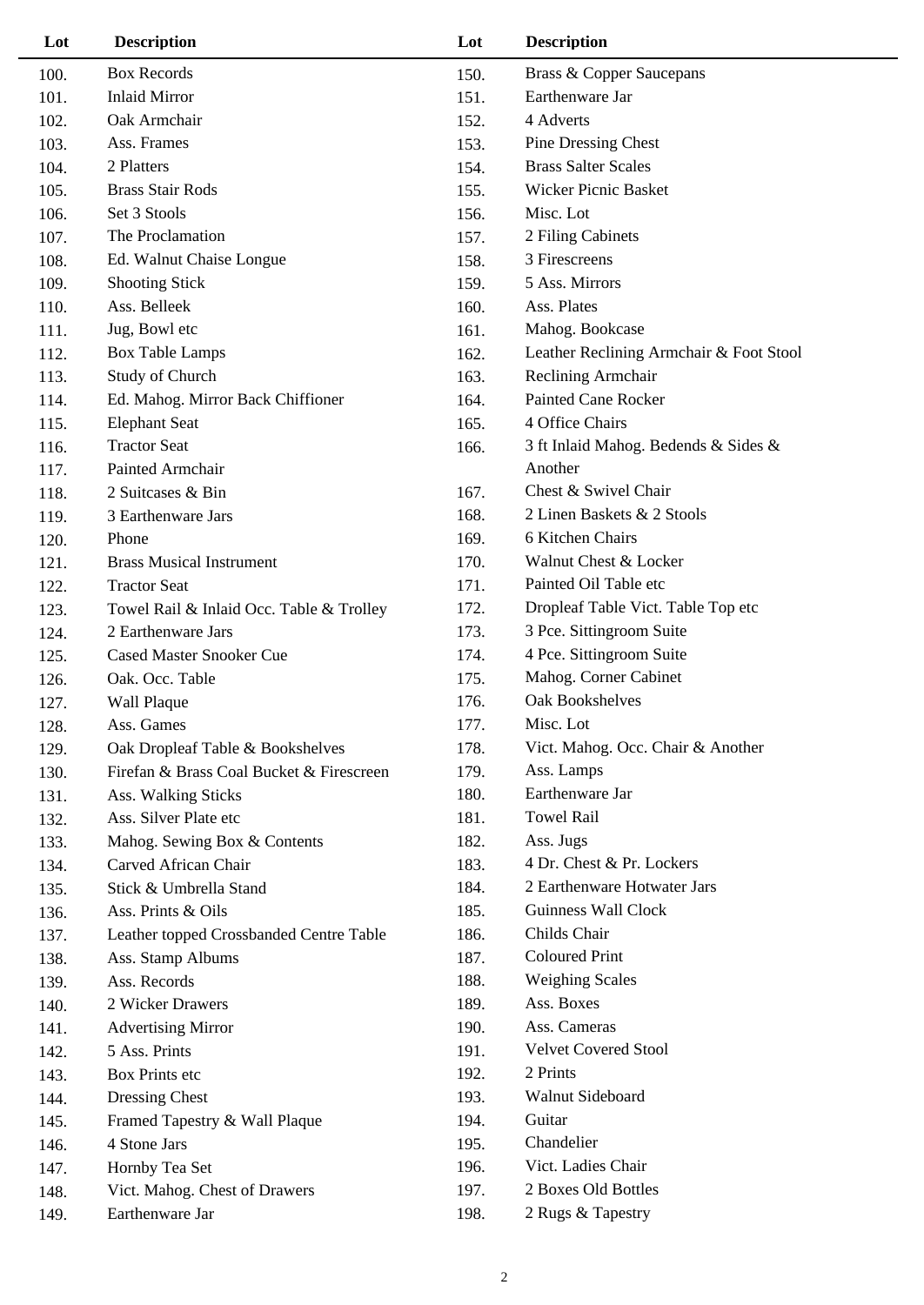| Lot  | <b>Description</b>                   | Lot  | <b>Description</b>            |
|------|--------------------------------------|------|-------------------------------|
| 199. | Upholstered 2 Seater Couch           | 248. | 3 Prints                      |
| 200. | <b>Boot Pull</b>                     | 249. | Set 4 Ed. Mahog. Chairs       |
| 201. | Ass. Carvings                        | 250. | Pr. Mahog. Twin Beds          |
| 202. | Ass. Advert Boxes                    | 251. | <b>Brass Valet</b>            |
| 203. | Wicker Basket                        | 252. | Print & Bar Mirror            |
| 204. | 3 Boxes Misc.                        | 253. | Ass. Clocks                   |
| 205. | Oak Panelled Back Settle             | 254. | Pine Kitchen Dresser          |
| 206. | Misc. Lot                            | 255. | Guinness Advertising Sign     |
| 207. | 2 Suitcases                          | 256. | Rosewood Single Door Wardrobe |
| 208. | Pouffe                               | 257. | Rug                           |
| 209. | 2 Mirrors                            | 258. | Rug                           |
| 210. | Misc. Lot                            | 259. | 2 Wall Plaques                |
| 211. | Ass. Dolls                           | 260. | Ass. Prints                   |
| 212. | Set 3 Mirrors                        | 261. | 7 Ass. Stools                 |
| 213. | Walnut Occ. Table                    | 262. | Vict. Mahog. 3 Door Sideboard |
| 214. | Hat & Coat Stand                     | 263. | Ass. Pictures                 |
| 215. | Folding Pine Library Steps           | 264. | Oak & Walnut Wardrobe         |
| 216. | Pine Settle                          | 265. | Ed. Wardrobe                  |
| 217. | <b>Hostess Trolley</b>               | 266. | Inlaid Mahog. Wardrobe        |
| 218. | 2 Boxes Plates                       | 267. | 2 Pub Mirrors                 |
| 219. | 2 Prs. Mahog Chairs                  | 268. | 3 Prints                      |
| 220. | Oak Rack                             | 269. | Mahog. 2 Door Wardrobe        |
| 221. | Display Case & Contents              | 270. | Misc. Lot                     |
| 222. | Gramophone                           | 271. | Misc. Prints etc              |
| 223. | Co. Wexford Centenary                | 272. | Misc. Records etc             |
| 224. | 2 Coloured Prints                    | 273. | Misc. Lot                     |
| 225. | Mahog. Bookcase Top                  | 274. | Misc. Lot                     |
| 226. | 3 Framed Beer Mats                   | 275. | Ass. Stamps                   |
| 227. | Ass. Walking Sticks                  | 276. | Misc. Lot                     |
| 228. | 2 Earthenware Jars                   | 277. | Misc. Lot                     |
| 229. | Copper Kettle & Table Lamp           | 278. | Ass. Glass                    |
| 230. | 2 Ed. Sideboards                     | 279. | 2 Boxes Misc.                 |
| 231. | Ass. Vases                           | 280. | 2 Boxes Misc.                 |
| 232. | 3 Boxes Books                        | 281. | Misc. Lot                     |
| 233. | Ass. Porcelain                       | 282. | 2 Boxes Misc.                 |
| 234. | Ass. Lamps                           | 283. | Dinner & Tea Service          |
| 235. | Ass. Taps                            | 284. | Misc. Lot                     |
| 236. | <b>Sewing Machine</b>                | 285. | Misc. Brass                   |
| 237. | Inlaid Mantel Clock & Barometer      | 286. | Pouffe                        |
| 238. | Set 6 Bentwood Chairs                | 287. | Inlaid. Mahog. Coffee Table   |
| 239. | Ed. Mahog. Dining Table (2 Extra     | 288. | 3 Tier Planter                |
|      | Leaves)                              | 289. | Water Pump                    |
| 240. | Trunk of Misc. Items                 | 290. | Pr. Stone Garden Urns         |
| 241. | Grouse Whiskey Bottle                | 291. | Pr. Stone Garden Urns         |
| 242. | 5 Ass. Occ. Tables                   | 292. | Set 4 Folding Garden Chairs   |
| 243. | Mahog. Overmantel Mirror             | 293. | Foot Scrapper                 |
| 244. | Mahog. Sideboard                     | 294. | <b>Belfast Sink</b>           |
| 245. | Painted Bedends, Chest & Pr. Lockers | 295. | Cast Iron Figure of Stag      |
| 246. | 2 Boxes Misc.                        | 296. | Bronze Figure of Horse        |
| 247. | Pr. Oak Armchairs                    | 297. | Trough                        |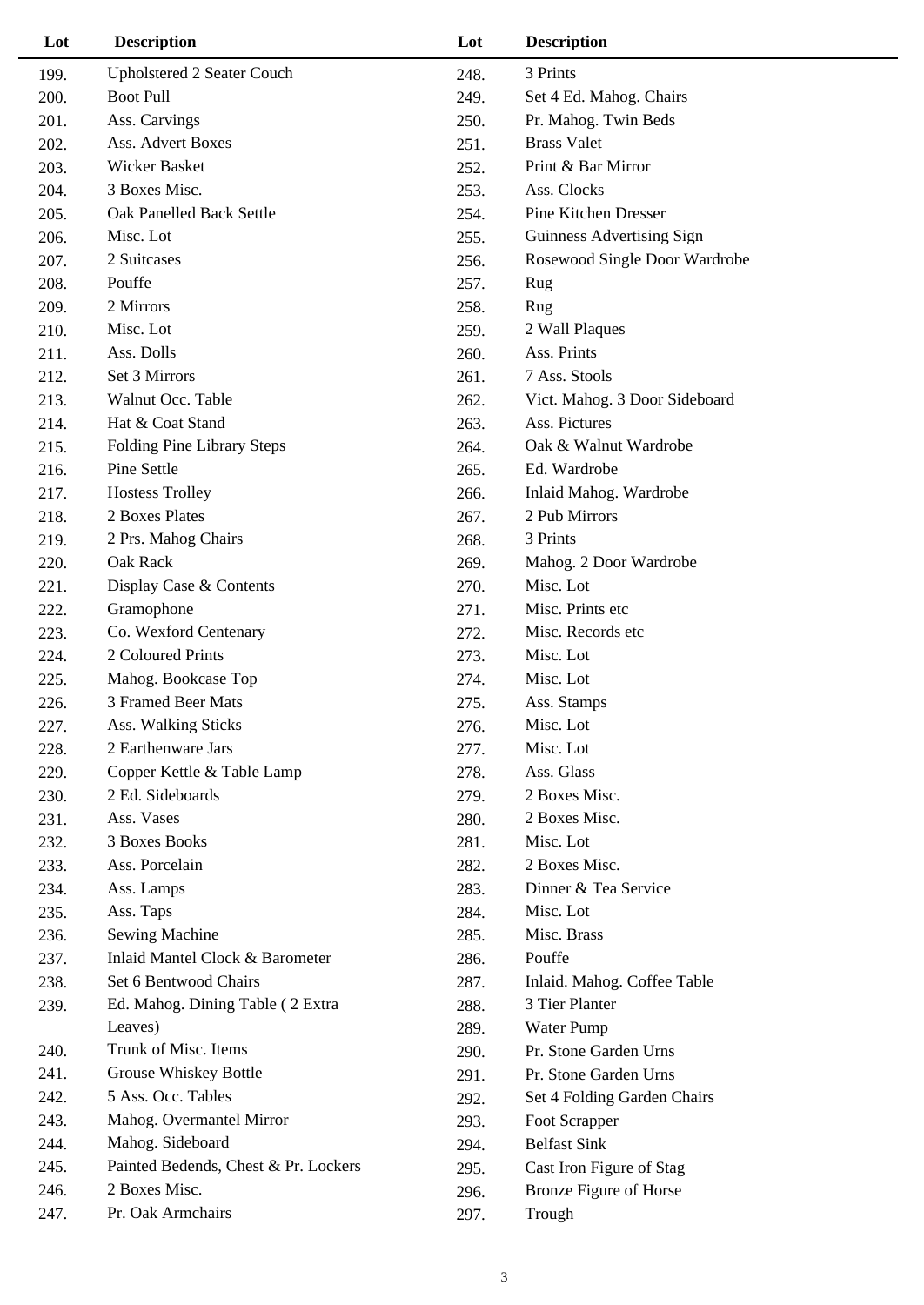| Lot  | <b>Description</b>                   | Lot  | <b>Description</b>                 |
|------|--------------------------------------|------|------------------------------------|
| 298. | <b>Metal Firegrate</b>               | 348. | Mahog. Bookcase Top                |
| 299. | 2 Pierce Fire Fans                   | 349. | Hat & Coat Rack                    |
| 300. | Pr. Garden Chairs                    | 350. | <b>Boot Pull</b>                   |
| 301. | Garden Seat                          | 351. | Inlaid Occ. Chair                  |
| 302. | Attic Stairs(New)                    | 352. | <b>Metal Friesian Cow</b>          |
| 303. | Garden Bench                         | 353. | <b>Cased Binoculars</b>            |
| 304. | 3 ft. 6 Brass & Iron Bedends & Sides | 354. | Pewter Condiment Set               |
| 305. | Cans etc                             | 355. | <b>Tipperary Crystal Bowl</b>      |
| 306. | 2 Boxes Misc. Lots                   | 356. | Ed. Mahog. Occ. Table              |
| 307. | Weighing Scales & Scales             | 357. | Mahog. Coal Box                    |
| 308. | 4 Shoe Lasts                         | 358. | 2 Display Cases of Jewellery       |
| 309. | Hay Knives, Cross Cuts, Side etc     | 359. | Brass & Leather Bound Telescope    |
| 310. | Fire Crane etc                       | 360. | 4 Ass. Boxes                       |
| 311. | 4 School Desk Frames                 | 361. | Carved Oak Occ. Table              |
| 312. | Skillet Pot, Irons etc               | 362. | Oak Barometer                      |
| 313. | <b>Cast Iron Garden Bench</b>        | 363. | Carved Oak Hall Chair              |
| 314. | <b>Bird Bath</b>                     | 364. | Ass. Dinky Toys                    |
| 315. | <b>Cast Iron Garden Bench</b>        | 365. | Ass. Aynsley                       |
| 316. | <b>Bird Bath</b>                     | 366. | Mahog. Till Box                    |
| 317. | Set 4 Cast Iron Chairs & Table       | 367. | Jameson Sign                       |
| 318. | <b>Bronze Swan Fountain</b>          | 368. | Ass. Staffordshire & 2 Decanters   |
| 319. | Pr. Bronze Swan Fountains            | 369. | Mahog. Chest of Drawers            |
| 320. | Pr. Stone Dogs                       | 370. | <b>Weather Vane</b>                |
| 321. | Stone Figure of Lady                 | 371. | Blue & White Meat Platter & Dishes |
| 322. | Stone Figure of Lady                 | 372. | Carving                            |
| 323. | Stone Figure of Mark Anothy          | 373. | Ed. Inlaid Mahog. Dressing Table   |
| 324. | Pr. Figure of Hounds                 | 374. | Ass. Toy Cars etc                  |
| 325. | Pr. Cast Iron Herrings               | 375. | Jardinere & Table Lamp             |
| 326. | Pr. Bronze Stags                     | 376. | Guinness Advertising Sign          |
| 327. | Pr. Stone Urns                       | 377. | 2 Pce. Royal Doulton               |
| 328. | Wicker Basket                        | 378. | 12 Denby Cups, Saucers & Plates    |
| 329. | Mahog. Occ. Table                    | 379. | Newgrange Candle Holder            |
| 330. | Jardinere Stand                      | 380. | Coffee Table                       |
| 331. | History of Croke Park & Racehorse    | 381. | <b>Standard Lamp</b>               |
| 332. | Mahog. Occ. Table & Lamp             | 382. | Gilded Stool                       |
| 333. | Brass Gong & Beater                  | 383. | Glass Vase                         |
| 334. | 3 Ass. Swords                        | 384. | Mahog. Dressing Mirror             |
| 335. | Philips Radio                        | 385. | Oak Cased Canteen Cutlery          |
| 336. | Clarkes Sign                         | 386. | Wall Cabinet                       |
| 337. | 2 Prs. Vases                         | 387. | Mahog. Pedestal Writing Desk       |
| 338. | 4 Items of Sylvac                    | 388. | Leather Office Chair               |
| 339. | Michelin Man Sign                    | 389. | Ed. Inlaid Mahog. Occ. Chair       |
| 340. | Ass. Toy Cars etc                    | 390. | Ceiling Light                      |
| 341. | William IV Mahog. Sideboard          | 391. | Ed. Piano Stool                    |
| 342. | <b>Belleek Table Lamp</b>            | 392. | Bodran                             |
| 343. | Vict. Mahog. Dressing Mirror         | 393. | Bergere Occ. Chair                 |
| 344. | 2 Table Lamps                        | 394. | Misc. Lot                          |
| 345. | Vict. Mahog. Chest of Drawers        | 395. | 2 Kilkenny Stoneware Figures       |
| 346. | Chaise Longue                        | 396. | Mahog. Side Cabinet                |
| 347. | Corner Cabinet                       | 397. | Royal Tara Tea Service             |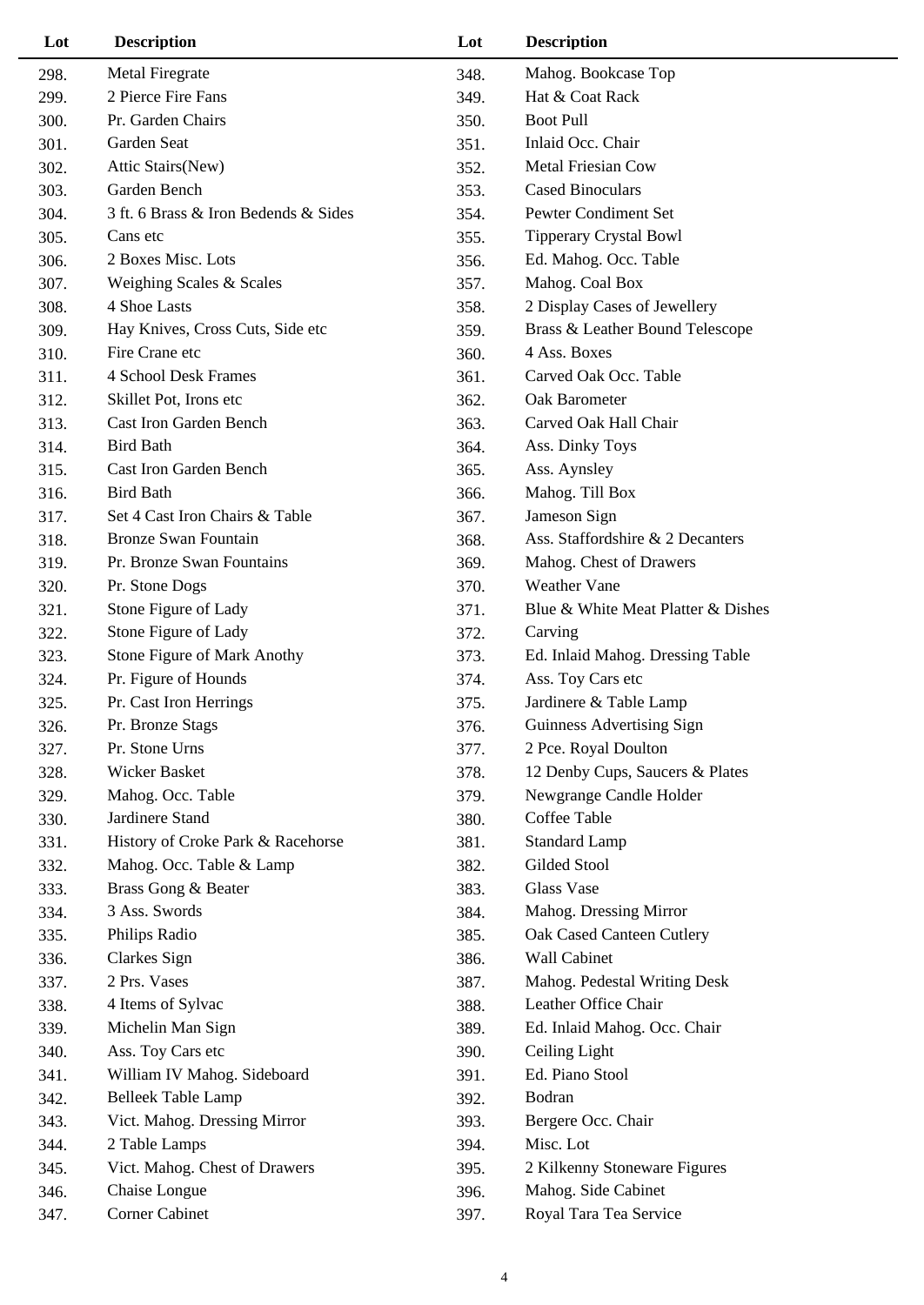| Lot  | <b>Description</b>                       | Lot  | <b>Description</b>                   |
|------|------------------------------------------|------|--------------------------------------|
| 398. | Carrigaline Tea Service                  | 446. | Mahog. Sutherland Table              |
| 399. | Mahog. Side Cabinet                      | 447. | Oak Blanket Box                      |
| 400. | 2 Jardineres                             | 448. | <b>Tiffany Light</b>                 |
| 401. | 2 Tiffany Lamps                          | 449. | Vict. Occ. Chair                     |
| 402. | Oak Mantel Clock                         | 450. | Misc. Lot                            |
| 403. | Mahog. Leather Topped Writing Table      | 451. | Locker/Cabinet                       |
| 404. | Misc. Lot                                | 452. | <b>Tapestry Covered Foot Stool</b>   |
| 405. | Misc. Pottery                            | 453. | Vict. Mahog. Pod Tip-Up Centre Table |
| 406. | <b>Arklow Tea Service</b>                | 454. | Carved African Wooden Mask           |
| 407. | Oak Trolley                              | 455. | Bentwood Armchair                    |
| 408. | 2 Tiffany Lights                         | 456. | Ass. Arklow Pottery                  |
| 409. | Pr. Waterford Crystal Vases              | 457. | Misc. Lot                            |
| 410. | Suzie Cooper Dish & Cake Stand           | 458. | Geo. Mahog. Side Table               |
| 411. | Pr. Occ. Tables                          | 459. | Misc. Lot                            |
| 412. | Mahog. Dropleaf Table                    | 460. | 6 Pce. Coffee Service                |
| 413. | Maddock Tea Service                      | 461. | Walnut Side Table                    |
| 414. | Set 6 Killarney Crystal Glasses          | 462. | Wall Plaque                          |
| 415. | Ass. Prints etc                          | 463. | Landrover Bell                       |
| 416. | Aynsley Jardinere, Cake Plate & A Pastry | 464. | <b>Stair Rods</b>                    |
|      | Knive                                    | 465. | Lidded Dish                          |
| 417. | Ass. Brass Stair Rods                    | 466. | Wall Hanger                          |
| 418. | Misc. Lot                                | 467. | Misc. Lot                            |
| 419. | Standard Lamp & Shade                    | 468. | Vict. Occ. Writing Desk              |
| 420. | Mahog. Diningroom Table                  | 469. | Ed. Inlaid Single Door Wardrobe      |
| 421. | Oak Hall Chair                           | 470. | Inlaid. Mahog. Mirror                |
| 422. | Cavan Crystal Table Lamp                 | 471. | <b>Wall Mirror</b>                   |
| 423. | Jar & Vase                               | 472. | <b>Painted Mirror</b>                |
| 424. | Mahog. Dropleaf Chess Table              | 473. | Wall Mirror                          |
| 425. | 2 Boxes & Contents                       | 474. | <b>Walnut Overmantel</b>             |
| 426. | Lidded Chicken                           | 475. | Kilkenny Sign                        |
| 427. | Misc. Lot                                | 476. | Michelin Sign                        |
| 428. | <b>Bronze Figure</b>                     | 477. | Wild Atlantic Way Sign               |
| 429. | Mahog. Trolley                           | 478. | Croke Park Sign                      |
| 430. | <b>Bronze Figure</b>                     | 479. | Land Rover Sign                      |
| 431. | <b>Bronze Figure</b>                     | 480. | <b>Ireland Sign</b>                  |
| 432. | Model Tank, Aeroplane etc                | 481. | Shell Sign                           |
| 433. | Cockerel Bell                            | 482. | Michelin Man Sign                    |
| 434. | Early Chinese Altar Table                | 483. | Castrol Sign                         |
| 435. | Ass. Toy Cars                            | 484. | Shell Oil Sign                       |
| 436. | Ass. Cake Baskets                        | 485. | Every Day Sign                       |
| 437. | Ass. Photos                              | 486. | Esso Sign                            |
| 438. | Vict. Mahog. Dropleaf Table              | 487. | Ford Sign                            |
| 439. | 2 Stephen Pearce Jugs                    | 488. | Triumph Sign                         |
| 440. | 2 Light Shades                           | 489. | Neptune Sign                         |
| 441. | Ass. Playing Cards                       | 490. | BP. Energol Sign                     |
| 442. | Jug & Bowl                               | 491. | Croke Park Sign                      |
| 443. | Misc. Lot                                | 492. | John Deere Sign                      |
| 444. | Mahog. & Brass Adjustable Standard       | 493. | Ferguson Sign                        |
|      | Lamp<br><b>Inlaid Pine Wardrobe</b>      | 494. | Guinness Sign                        |
| 445. |                                          | 495. | Jameson Sign                         |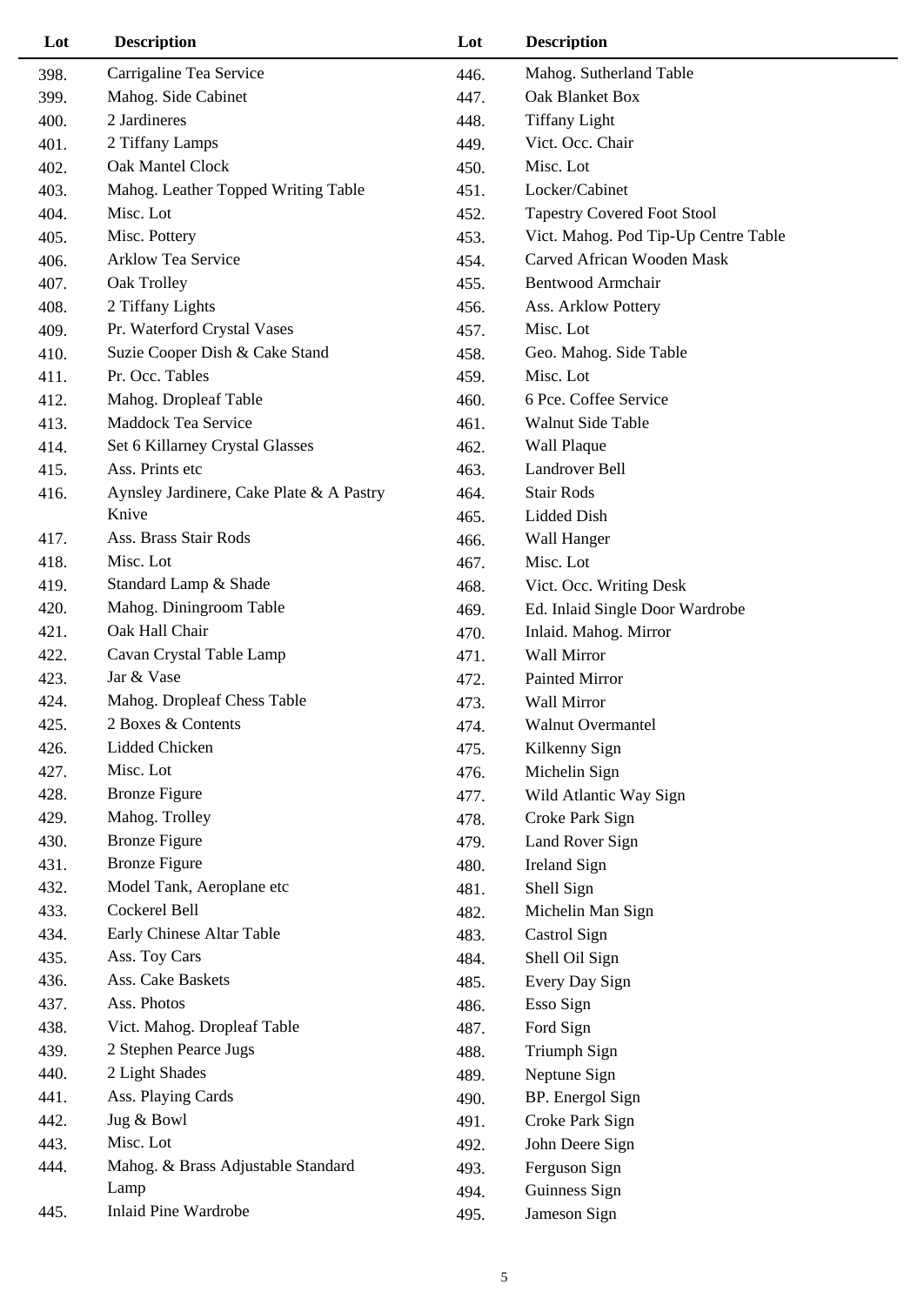| Lot  | <b>Description</b>                      |      | <b>Description</b>                  |  |
|------|-----------------------------------------|------|-------------------------------------|--|
| 496. | Framed Wall Plaque                      | 545. | Mahog. Hepplewhite Style Sideboard  |  |
| 497. | Misc. Lot                               |      | With Brass Rail                     |  |
| 498. | 2 Meat Platters                         | 546. | <b>Standard Tiffany Lamp</b>        |  |
| 499. | Mantel Clock & Table Lamp               | 547. | Ed. Inlaid Mahog. Chest             |  |
| 500. | Ass. Sylvac                             | 548. | <b>Yewood Coffee Table</b>          |  |
| 501. | <b>Carved Overmantel</b>                | 549. | Collectors Plate & 2 Cups & Saucers |  |
| 502. | Vase & 2 Platters & Table Lamp          | 550. | <b>Brass Harp Door Knocker</b>      |  |
| 503. | Misc. Lot                               | 551. | Carved Elephant & Tusks             |  |
| 504. | Horse Shoe Boot Holder                  | 552. | Pr. Mahog. Chests                   |  |
| 505. | <b>Walking Stick</b>                    | 553. | Pr. Vict. Occ. Chairs               |  |
| 506. | Pr. Ed. Brackets                        | 554. | Pr. Oriental Porcelain Stands       |  |
| 507. | Oak Hanging Corner Cabinet              | 555. | 4 Items of Old Foley                |  |
| 508. | <b>Boot Scraper</b>                     | 556. | Weighing Scales & Weights           |  |
| 509. | <b>Boot Brush</b>                       | 557. | Scrimshaw                           |  |
| 510. | Oak Coal Box & Shovel                   | 558. | <b>Oriental Mankey</b>              |  |
| 511. | Inlaid Mahog. Side Table                | 559. | Set 6 Knives                        |  |
| 512. | Vict. Mahog. Canopy Bed                 | 560. | Pr. Stephen Pierce Figures          |  |
| 513. | <b>Wall Mirror</b>                      | 561. | Vict. Mahog. Side Table             |  |
| 514. | Ed. Inlaid Mahog. 4 ft 6 Bedend & Sides | 562. | 5 Items Mason                       |  |
| 515. | Mahog. Bedends & Sides                  | 563. | Jug & Bowl                          |  |
| 516. | Oak Wall Mirror                         | 564. | Vict. Mahog. Side Table             |  |
| 517. | Oak Wall Mirror                         | 565. | Marble Chest Set                    |  |
| 518. | Gilded Mirror                           | 566. | 3 Wedgewood Plates                  |  |
| 519. | Mahog. Framed Tapestry Screen           | 567. | Jug                                 |  |
| 520. | <b>Brass Telescope on Stand</b>         | 568. | Jug                                 |  |
| 521. | <b>Mason Vase</b>                       | 569. | <b>Brass Door Knocker</b>           |  |
| 522. | Crown Derby Tea Pot                     | 570. | 5 Studio Glass Vases                |  |
| 523. | 8 Items of Belleek                      | 571. | <b>Inlaid Coffee Table</b>          |  |
| 524. | 2 Masons Jug & Bowl                     | 572. | Pr. Tiffany Wall Sconces            |  |
| 525. | 3 Items of Bunnykin                     | 573. | Set 3 Jugs                          |  |
| 526. | 3 Mosses Cups                           | 574. | Wedgewood Suzie Cooper Tea Service  |  |
| 527. | Set 5 Snowball & Pr. Babycham Glasses   | 575. | 2 Wedgewood Vases, Crown Devon Mug  |  |
| 528. | Pr. Scottish Daggers                    |      | & Ruby Vase                         |  |
| 529. | Arklow Pottery Coffee Service           | 576. | Vict. Mahog. Shaving Mirror         |  |
| 530. | Ed. Inlaid Mahog. Display Cabinet       | 577. | Mahog. Occ. Table                   |  |
| 531. | West & Son Dublin 3 Pce Tea Service     | 578. | Mahog. Dropleaf Table               |  |
| 532. | Inlaid Mahog. Bureau Bookcase           | 579. | Pr. Ed. Mahog. Occ. Chairs          |  |
| 533. | Model of A Ship                         | 580. | Pr. Vict. Oak Hall Chairs           |  |
| 534. | Mahog. Linen Cabinet                    | 581. | Rug                                 |  |
| 535. | Dickens 14 Vols                         | 581. | Rug                                 |  |
| 536. | Royal Tara Coffee Service               | 582. | 2 Waterford Crystal Fruit Bowl      |  |
| 537. | Jug & Bowl Set                          | 583. | <b>Slate Mantel Clock</b>           |  |
| 538. | Chippendale Style Mahog. 2 Door         | 584. | Scrimshaw                           |  |
|      | Bookcase                                | 585. | <b>Brass Foxhead Door Knocker</b>   |  |
| 539. | Red Ground Cashmere Rug                 | 586. | <b>Belleek Vase</b>                 |  |
| 540. | Rug                                     | 587. | Geo. Mahog. Writing Desk            |  |
| 541. | <b>Brass Oil Lamp</b>                   | 588. | Set 3 Jugs                          |  |
| 542. | Brass Oil Lamp & Shade                  | 589. | Copper Jelly Mould                  |  |
| 543. | Pr. Brass Oil Lamps                     | 590. | Fruit Bowl                          |  |
| 544. | <b>Brass Oil Lamp</b>                   | 591. | Pr. Slyvac Planters                 |  |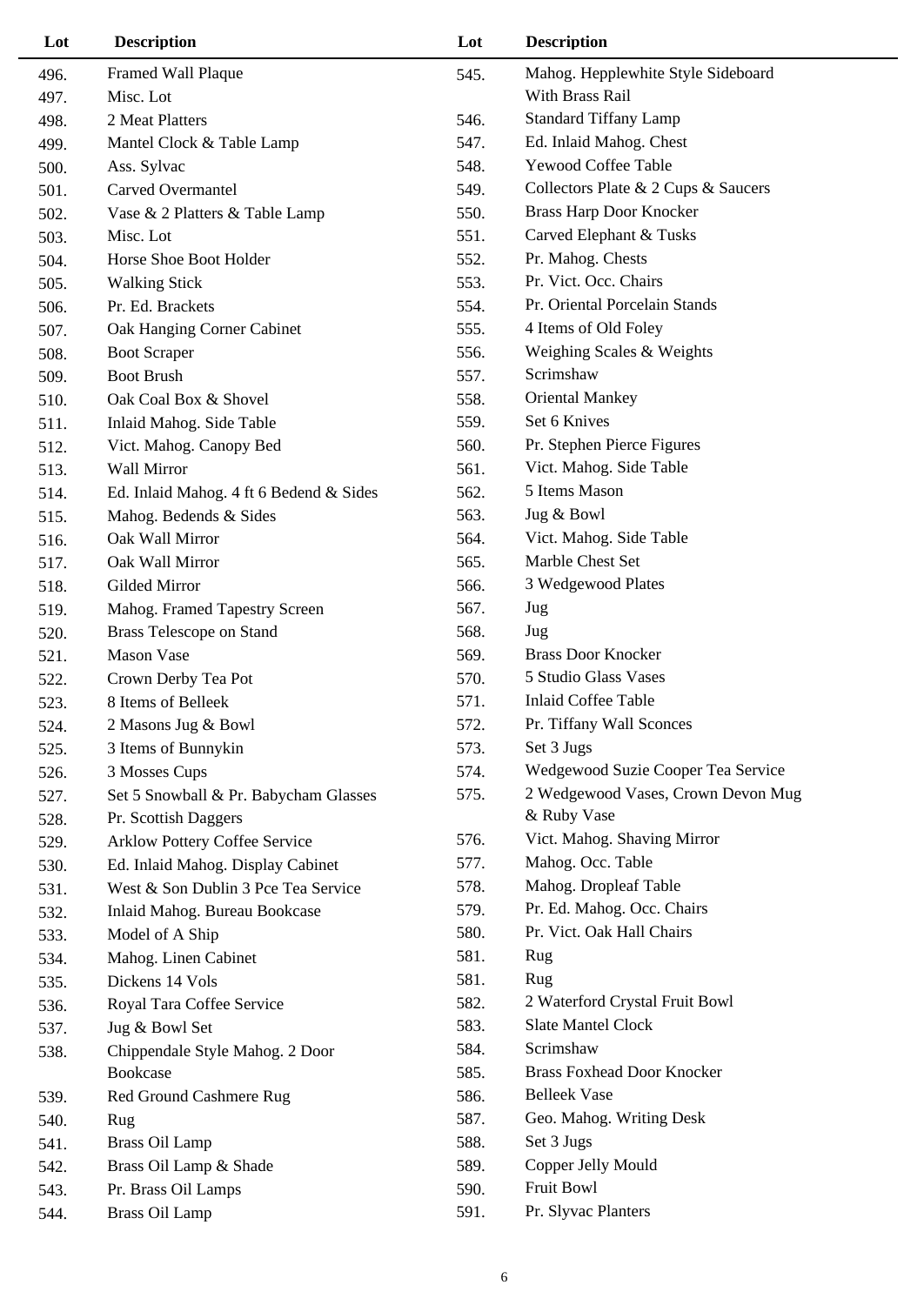| Lot  | <b>Description</b>                     | Lot  | <b>Description</b>                         |
|------|----------------------------------------|------|--------------------------------------------|
| 592. | <b>Tiffany Lamp</b>                    | 638. | Pr. Equestrian Scene in Gilded Frame       |
| 593. | Inlaid Mahog. Coffee Table             | 639. | Pr. Coloured Prints                        |
| 594. | Mahog. Diningroom Table on Claw &      | 640. | Watercolour. "Parliament". Signed Jane     |
|      | <b>Ball Legs</b>                       |      | Butler 1987.                               |
| 595. | Set 6 Mahog. Diningroom Chairs on Claw | 641. | Gilded Oil on Board                        |
|      | & Ball Legs                            | 642. | Oil on Board. "Study of Cats".             |
| 596. | Mahog. Sideboard                       | 643. | 2 Prs. Coloured Prints                     |
| 597. | 3 Items Glass                          | 644. | Pr. Gilded Oil on Board                    |
| 598. | <b>Walnut Writing Box</b>              | 645. | Set 4 B&W Prints                           |
| 599. | 2 Dr. Filing Cabinet                   | 646. | Pr. Hunting Prints                         |
| 600. | Table Lamp & Shade                     | 647. | Oil on Board & Print of Bubbles            |
| 601. | Jug & Bowl                             | 648. | 2 Coloured Prints                          |
| 602. | Oriental Vase                          | 649. | Set 4 Prints                               |
| 603. | Vict. Mahog. Chest of Drawers          | 650. | Evelina Vine. "Coastal Flowers". Oil on    |
| 604. | Hat & Coat Stand                       |      | Board.                                     |
| 605. | Mahog. Snooker/Diningroom Table 8 ft x | 651. | <b>Coloured Hunting Print</b>              |
|      | 5 ft 6 with Cue Stand, Cues & Balls    | 652. | Evelina Vine. " Summer Flowers". Oil on    |
| 606. | Set 8 Mahog. Chippendale Style Dining  |      | Board.                                     |
|      | Chairs on Claw & Ball Legs             | 653. | John Skelton. Signed. Oil on Board.        |
| 607. | Glass Oil Lamp                         |      | "Connemara"                                |
| 608. | Mahog. Sideboard                       | 654. | Francis Morris. Initialled. Oil on Canvas. |
| 609. | 3 Fold Screen                          | 655. | Marie Carroll. " Beach Day". Signed. Oil   |
| 610. | Oil on Canvas. "Landscape"             |      | on Board.                                  |
| 611. | 2 Oils                                 | 656. | Marie Carroll. "Watching the Regatta".     |
| 612. | Ass. Prints                            |      | Signed. Oil on Board.                      |
| 613. | 3 Prints                               | 657. | Julie Nesbitt. "Donkey". Signed. Oil on    |
| 614. | 5 Ass. Prints                          |      | Canvas.                                    |
| 615. | 5 Ass. Prints                          | 658. | Mary Lou. " Galway Shawlies". Signed.      |
| 616. | Oil on Board                           |      | Oil on Board.                              |
| 617. | Print of Arkle & Another               | 659. | Marie Carroll. " Homestead". Signed. Oil   |
| 618. | Print of Horses                        |      | on Canvas.                                 |
| 619. | Print & Watercolour                    | 660. | Ronald Keefer. " Spring Lamb". Signed.     |
| 620. | <b>Coloured Print</b>                  |      | Oil on Board.                              |
| 621. | Oil on Board                           | 661. | Ronald Keefer. "Lockdown Hair". Signed.    |
| 622. | Set 4 Cries of London                  |      | Oil on Board.                              |
| 623. | Oil on Canvas                          | 662. | <b>Coloured Russell Flint Print</b>        |
| 624. | Ass. Prints                            | 663. | <b>Coloured Hunting Print</b>              |
| 625. | 2 Prints Cats & Dogs                   | 664. | Gilded Oil on Board                        |
| 626. | 2 Watercolours & Print                 | 665. | Gilded Oil on Canvas                       |
| 627. | 2 Coloured Prints                      | 666. | Pr. Framed Prints                          |
| 628. | Oil on Board & Print                   | 667. | <b>Framed Elephant Picture</b>             |
| 629. | 2 Oils & Prints                        | 668. | Watercolour. "River Scene". Signed T.      |
| 630. | Pr. Hunt Scene Prints                  |      | Wilson                                     |
| 631. | Pheasants in Gilded Frame              | 669. | Oil on Canvas. "Auction Scene". Signed     |
| 632. | <b>Framed Print of Birds</b>           |      | John Jobson.                               |
| 633. | Framed Print of Urns                   | 670. | <b>Coloured Print</b>                      |
| 634. | 2 Prints                               | 671. | Pauline Bewick R.H.A Donkey                |
| 635. | Pr. Prints                             | 672. | 4 Unframed Oils                            |
| 636. | Oil on Board in Gilded Frame           | 673. | Oil on Canvas. "River Scene".              |
| 637. | 3 Prints of Birds                      | 674. | Oil on Board. "Chinese Scene". Signed      |
|      |                                        |      | K.F Chow.                                  |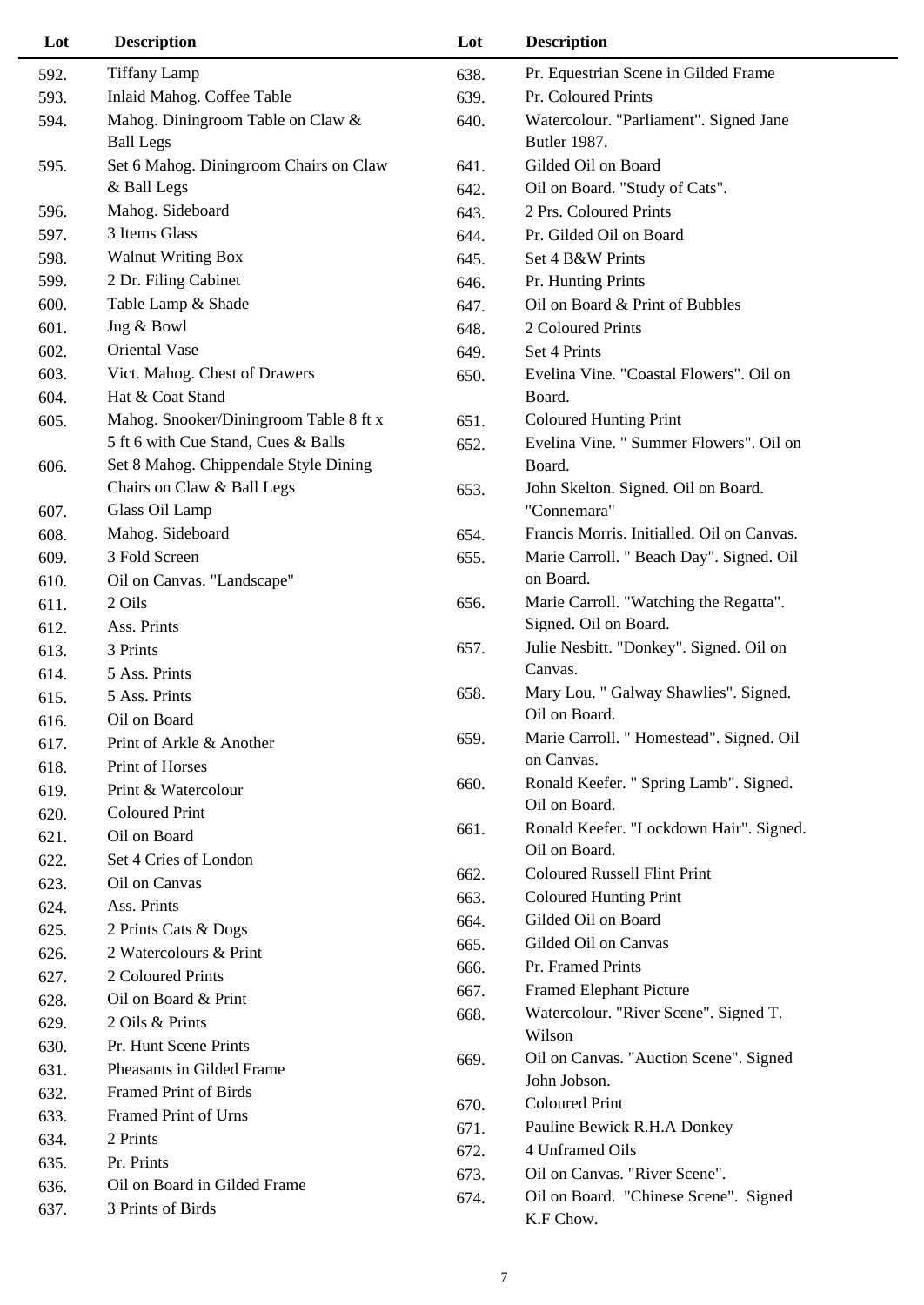| Lot  | <b>Description</b>                        | Lot  | <b>Description</b>                 |
|------|-------------------------------------------|------|------------------------------------|
| 675. | 4 Equine Pictures                         | 715. | <b>Coloured Print</b>              |
| 676. | <b>Coloured Munnings Hunting Print</b>    | 716. | Large Oil on Canvas. "River Scene" |
| 677. | Pr. Oils on Board. "Landscape"            | 717. | <b>Brass Fireirons &amp; Dogs</b>  |
| 678. | 3 Prints                                  | 718. | <b>Brass Fender</b>                |
| 679. | Oil on Board. "Cottage Scene"             | 719. | <b>Brass Companion Set</b>         |
| 680. | Spillane. " Bushmills". Signed. Oil on    | 720. | <b>Painted Metal Fender</b>        |
|      | Canvas.                                   | 721. | <b>Brass Firescreen</b>            |
| 681. | 3 Prints                                  | 722. | <b>Brass Companion Set</b>         |
| 682. | Ass. Prints                               | 723. | <b>Brass Fender</b>                |
| 683. | Ass. Prints                               | 724. | <b>Brass Companion Set</b>         |
| 684. | 2 Coloured Prints                         | 725. | <b>Brass Companion Set</b>         |
| 685. | 5 Ass. Prints                             | 726. | <b>Companion Set</b>               |
| 686. | <b>Unframed "Beach Scene"</b>             | 727. | <b>Brass Fender</b>                |
| 687. | Ass. Watercolours etc.                    | 728. | <b>Brass Fender</b>                |
| 688. | <b>Tiffany Table Lamp</b>                 | 729. | <b>Blacksmith Weather Vane</b>     |
| 688. | Watercolour & 2 Prints                    | 730. | Horse & Blacksmith Weather Vane    |
| 689. | Set 4 Prints Roisin O'Shea                | 731. | Metal Stick and Umbrella Stand     |
| 690. | Oil on Canvas. "The Metal Man             | 732. | <b>Brass Fireirons &amp; Dogs</b>  |
|      | Tramore". Signed Paddy Prout.             | 733. | <b>Brass Fender</b>                |
| 691. | Picture "Sailing Boats"                   | 734. | Inlaid Mahog. Mirror               |
| 692. | Pr. Prints                                | 735. | Ormolu Mt. Mahog. Overmantel       |
| 693. | Coloured Prints & Another                 | 736. | Mahog. Framed Mirror               |
| 694. | <b>Coloured Hunting Print</b>             | 737. | Gilded Mirror                      |
| 695. | Pr. Prints                                | 738. | Wall Mirror                        |
| 696. | Pr. Coloured Prints. Signed               | 739. | 2 Wall Mirrors                     |
| 697. | Pr. Coloured Hunting Prints               | 740. | Inlaid Mahog. Overmantel           |
| 698. | Coloured Print of Children                | 741. | <b>Painted Overmantel</b>          |
| 699. | Pr. Oak Framed Coloured Prints            | 742. | Wicker Stool                       |
| 700. | Black & White Print                       | 743. | Mahog. Pole Screen                 |
| 701. | Gerard Marjoram. "Connemara               | 744. | Jardinere                          |
|      | Landscape". Signed. Oil on Canvas.        | 745. | Pr. Brass Candlesticks             |
| 702. | Ronald Keefer. "Charlie". Signed. Oil on  | 746. | Ed. Inlaid Mahog. Writing Desk     |
|      | Board.                                    | 747. | Misc. Miniatures                   |
| 703. | Darren Paul. " Trio". Signed. Oil on      | 748. | Ed. Inlaid Mahog. Curio Cabinet    |
|      | Canvas.                                   | 749. | Mahog. Occ. Table                  |
| 704. | Oil on Board. "Still Life". Signed Liz    | 750. | Vict. Mahog. Occ. Chair            |
|      | Green.                                    | 751. | Geo. Mahog. Fold Over Tea Table    |
| 705. | Oil. "Study of 3 Horses"                  | 752. | Villeroy & Boch Jug & 3 Classes    |
| 706. | Jimmy Bingham. "Potato Pickers". Signed.  | 753. | Ormolu Mt. Display Cabinet         |
|      | Oil on Board.                             | 754. | <b>Inlaid Mahog. Rack</b>          |
| 707. | Mary Lou. " Trad Session". Signed. Oil on | 755. | Set 4 Rosewood Chairs              |
|      | Board.                                    | 756. | <b>Glass Claret Jug</b>            |
| 708. | Oil on Board. "Landscape". Signed.        | 757. | 6 Studio Glass Pces.               |
| 709. | <b>Coloured Hunting Print</b>             | 758. | Guinness Toucan                    |
| 710. | Liam Kelly. "Busy Farmyard". Signed. Oil  | 759. | Stafford Figure of A Gent          |
|      | on Board.<br>After Banksy Canvas Print    | 760. | Ed. Inlaid Mahog. Dressing Table   |
| 711. | Oil on Board. "Bird of Prey". Signed.     | 761. | Mahog. Writing Bureau              |
| 712. | Watercolour. "Riverscene". Signed A E     | 762. | Mahog. Cheval Mirror               |
| 713. | O'Donnell 1961.                           | 763. | Mahog. Canterbury                  |
| 714. | After Banksy Print.                       | 764. | Ass. Jewellery & Coins             |
|      |                                           |      |                                    |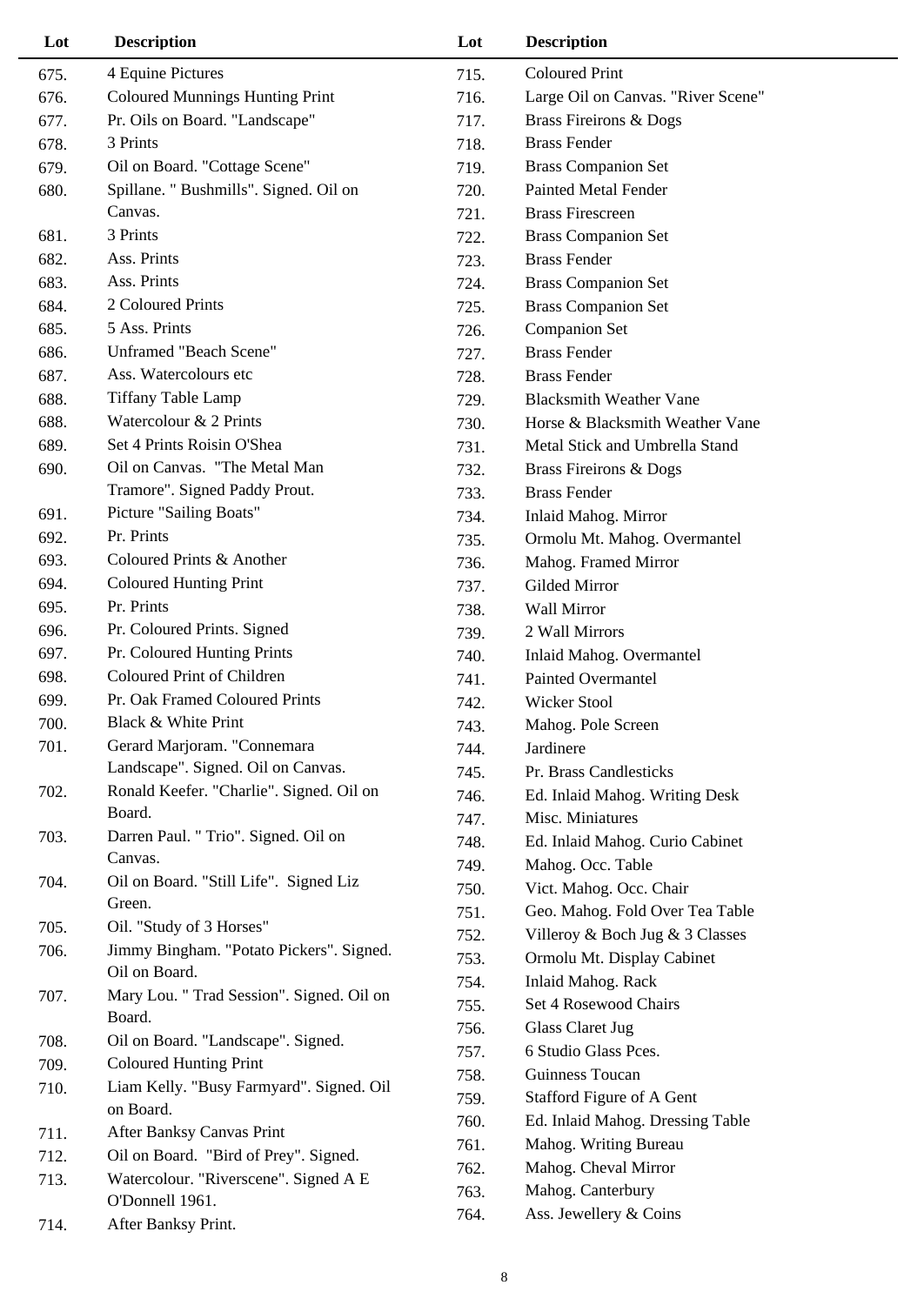| Lot  | <b>Description</b>                      | Lot  | <b>Description</b>                    |
|------|-----------------------------------------|------|---------------------------------------|
| 765. | Mahog Occ. Table                        | 815. | Pr. Miniature Wall Plaques            |
| 766. | Oak Coal Box                            | 816. | Waterford Crystal Decanter            |
| 767. | 2 Brass Door Knockers                   | 817. | Set 4 Waterford Crystal Glasses       |
| 768. | 2 Copper Measures                       | 818. | Waterford Crystal Bowl                |
| 769. | Mason Jug & Another                     | 819. | Waterford Crystal Vase                |
| 770. | Mason Wall Clock                        | 820. | Ed. Inlaid Mahog. Display Cabinet     |
| 771. | <b>Tiffany Desk Lamp</b>                | 821. | Chinese Travelling Brass Mt Box       |
| 772. | Pr. Imari Wall Chargers                 | 822. | Glass Decanter & 2 Vases              |
| 773. | Mahog. Pedestal Writing Desk            | 823. | Mahog. Dressing Mirror                |
| 774. | Mahog. Pole Screen                      | 824. | Oriental Vase                         |
| 775. | Iranian Red Ground Runner               | 825. | Table Lamp                            |
| 776. | Mahog. Dropleaf Sutherland Table        | 826. | Geo. Mahog. Chest of Drawers          |
| 777. | Cylindrical Marble Top Locker           | 827. | Royal Worcester Figure & Another      |
| 778. | <b>Cutlery Table &amp; Contents</b>     | 828. | Pr. Figures                           |
| 779. | Vict. Mahog. Sutherland Table           | 829. | 4 Items of Aynsley                    |
| 780. | Inlaid Mahog. Chest                     | 830. | Oil Lamp & Shade                      |
| 781. | 2 Fruit Bowls                           | 831. | Geo. Inlaid Mahog. Chest of Drawers   |
| 782. | Jug and Bowl                            | 832. | Ass. Masons                           |
| 783. | 2 Tier Occ. Table                       | 833. | <b>Tiffany Lamp</b>                   |
| 784. | Pr. Brass Barley Twist Candlesticks     | 834. | Mahog. Chest of Drawers               |
| 785. | Mason Lamp                              | 835. | Brass Standard Lamp & Shade           |
| 786. | Mahog. Bookshelves                      | 836. | <b>Ornate Mirror</b>                  |
| 787. | <b>Brass Table Lamp</b>                 | 837. | Mahog. Roll Top Writing Desk          |
| 788. | Arklow Pottery Tea Service              | 838. | Mahog. Button Back Couch              |
| 789. | Mahog. Display Cabinet                  | 839. | Mahog. Torchere                       |
| 790. | <b>Upholstered Stool</b>                | 840. | Mahog. Hat & Coat Stand               |
| 791. | Mahog. Tip-Up Occ. Table                | 841. | Pr. Gothic Style Buckets              |
| 792. | <b>Meat Platter</b>                     | 842. | Pr. Bronze Figure & Stands            |
| 793. | Mahog. Occ. Table                       | 843. | Gilded Mirror                         |
| 794. | Jardinere                               | 844. | <b>Brass Oil Lamp</b>                 |
| 795. | Circular Display Case                   | 845. | Gilded Mirror                         |
| 796. | Ed. Inlaid Mahog. Piano Stool           | 846. | Gilded Mirror                         |
| 797. | Inlaid Mahog. Revolving Bookcase        | 847. | Pr. Geo. Inlaid Mahog. Side Tables    |
| 798. | Pr. Bronze Table Lamps                  | 848. | Tapestry Covered Mahog. Stool         |
| 799. | Inlaid Mahog. Side Table                | 849. | Part Dinner Service                   |
| 800. | Rug                                     | 850. | 19th Century Inlaid Mahog. Hunt Table |
| 801. | Waterford Crystal Fruit Bowl            | 851. | Figure of A Horse                     |
| 802. | 2 Masons Jugs                           | 852. | Staffordshire Lidded Dish & Platter   |
| 803. | 3 Fountain Pens                         | 853. | Inlaid Mahog. Side Table              |
| 804. | Tiffany & Co. Intertwined Bangle        | 854. | William IV Rosewood Screen            |
| 805. | <b>Burberrys Choker Necklace</b>        | 855. | Mahog. Dropleaf Table                 |
| 806. | Pr. Miniatures                          | 856. | Masons Tea/ Dinner Set                |
| 807. | Miniature Wall Plaques                  | 857. | Ass. Mason                            |
| 808. | Ass. Coins etc                          | 858. | Jug & Bowl                            |
| 809. | 2 Waterford Crystal Clocks              | 859. | Inlaid Mahog. Plant Stand             |
| 810. | Set 6 Colleen Waterford Crystal Glasses | 860. | 3 Masons Jugs                         |
| 811. | Waterford Crystal Ring Tray & Dish      | 861. | Wedgewood Vase & Jar                  |
| 812. | Crown Derby Bear                        | 862. | Ass. Belleek                          |
| 813. | Newbridge Gents Watch                   | 863. | Vict. Mahog. 4 Tier Dumbwaiter        |
| 814. | Waterford Crystal Vase                  | 864. | Arklow Jug & Another                  |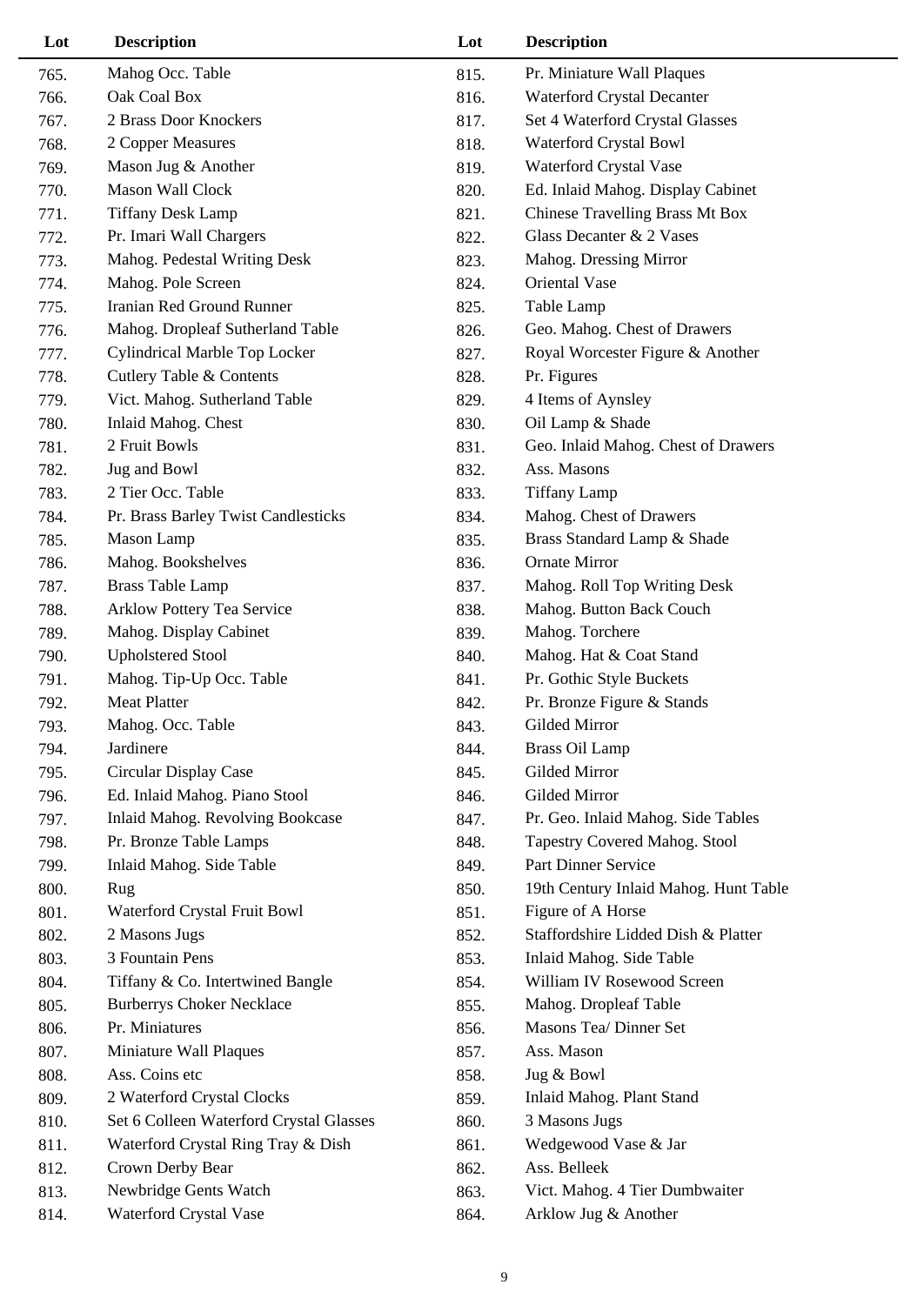| Lot  | <b>Description</b>                   | Lot  | <b>Description</b>                      |
|------|--------------------------------------|------|-----------------------------------------|
| 865. | Royal Doulton Fruit Bowl             | 912. | Mahog. Cased Baby Grand Piano.          |
| 866. | <b>Masons Vase</b>                   |      | Kirkwood London                         |
| 867. | Ed. Mahog. Display Cabinet           | 913. | Ed. Inlaid Rosewood Occ. Table          |
| 868. | Ed. Inlaid Mahog. Display Table      | 914. | Ormolu Mt. Display Cabinet              |
| 869. | Vict. Mahog. Hall Chair              | 915. | Marquetry Inlaid Walnut Fold Over Card  |
| 870. | Ed. Inlaid Mahog. Occ. Chair         |      | Table                                   |
| 871. | Pr. Ed. Mahog. Armchairs             | 916. | Ed. Inlaid Occ. Chair                   |
| 872. | <b>Ships Decanter</b>                | 917. | Mahog. 2 Tier Dumbwaiter                |
| 873. | Ormolu Mt. Plant Stand               | 918. | Ed. Inlaid Mahog. Armchair              |
| 874. | Washed Red Persian Sarouk Rug        | 919. | Geo. Mahog. 2 Tier Dumbwaiter           |
| 875. | <b>Brass Bound Rosewood Box</b>      | 920. | Mahog. Tapestry Screen                  |
| 876. | Mahog. Side Cabinet                  | 921. | Gilded Mirror                           |
| 877. | Reg. Mahog Tip-Up Occ Table          | 922. | <b>Carved Overmantel</b>                |
| 878. | Ass. Plates                          | 923. | Pier Mirror                             |
| 879. | Mahog. Occ. Table                    | 924. | <b>Wall Clock</b>                       |
| 880. | Mahog. Fold Over Tea Table           | 925. | Mahog. Wall Clock                       |
| 881. | Mahog. Centre Table                  | 926. | Fallers Galway 8 Day Wall Clock         |
| 882. | <b>Brass Table Lamp</b>              | 927. | Gilded Mirror                           |
| 883. | <b>Brass Desk Lamp</b>               | 928. | Mahog. Corner Cabinet                   |
| 884. | Shaped Satinwood & Rosewood Centre   | 929. | Pr. Ormolu Mt. Porcelain Table Lamp     |
|      | Table                                | 930. | Pr. Reg. Mahog. Floor Bookcases with    |
| 885. | Misc. Lot                            |      | <b>Brass Grill Doors</b>                |
| 886. | Coalport Figure, Jug & Cup           | 931. | Mahog. Corner Cabinet                   |
| 887. | Ed. Inlaid Mahog.Curio Cabinet       | 932. | Geo. Inlaid Mahog. Grandfather Clock.   |
| 888. | 9 Toby Jugs                          |      | Andrew Reid Sanquher                    |
| 889. | Vict. Mahog. 4 Tier Dumbwaiter       | 933. | Royal Doulton Toby Jug. Winston         |
| 890. | Pr. Side Tables                      |      | Churchill                               |
| 891. | Mahog. Canterbury                    | 934. | 4 Royal Doulton Toby Jugs               |
| 892. | Ed. Inlaid Mahog. Corner Chair       | 935. | 3 Toby Jugs                             |
| 893. | Oriental Lamp                        | 936. | Pr. Figures                             |
| 894. | "Bronze Figure of A Girl". Signed A. | 937. | Large Mahog. Breakfront Bookcase        |
|      | Barye.                               | 938. | Mahog. Corner Cabinet                   |
| 895. | Pr. Oak Chests                       | 939. | Mahog. 5ft Circular Dining Table on Pod |
| 896. | Vict. Walnut Occ. Chair              |      | Base                                    |
| 897. | Ed. Inlaid Mahog. 2 Seater Couch     | 940. | Large Rug                               |
| 898. | Glasses, Decanter & Tray             | 941. | William IV Mahog. Double Ended Couch    |
| 899. | Ormolu Mt. Ebonized Centre Table     | 942. | Drop Ended 2 Seater Couch               |
| 900. | Nest Inlaid Mahog. Tables            | 943. | <b>Upholstered Footstool</b>            |
| 901. | Pr. Ed. Inlaid Rosewood Armchairs    | 944. | Vict Mahog. 4 Door Mirror Back          |
| 902. | Set 3 Plates                         |      | Sideboard                               |
|      | Ed. Inlaid Mahog. Occ. Table         | 945. | Heavy Roccoco Chandelier                |
| 903. | Pr. Mahog. Spider Back Armchair      | 946. | Pr. Cast Iron Fire Dogs                 |
| 904. |                                      | 947. | Mahog. 2 Door Bookcase                  |
| 905. | Rug                                  | 948. | Marble Top Tiled Back Washstand         |
| 906. | Vict. Mahog. Davenport               | 949. | Iron Kettle & 28lbs Weight & Shoe Lasts |
| 907. | 3 Ass. Boxes                         | 950. | <b>Brass Trivet</b>                     |
| 908. | Table Lamp                           |      |                                         |
| 909. | Mahog. Lowboy on Claw & Ball Feet    |      |                                         |
| 910. | Set 8 Mahog. Dining Chairs           |      |                                         |
| 911. | Standard Lamp & Shade                |      |                                         |